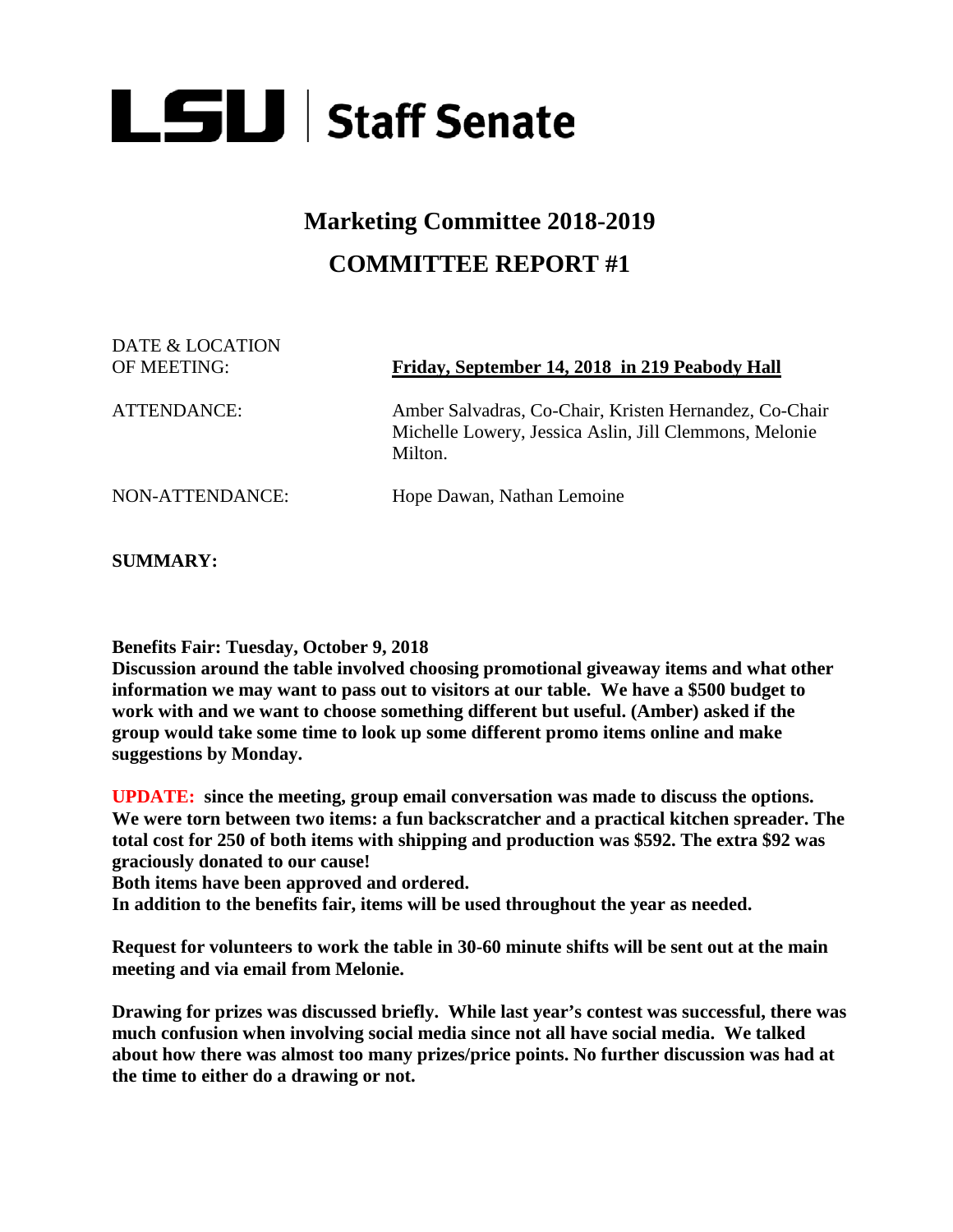**UPDATE: since the meeting, President Millican mentioned at the main meeting that she really enjoyed the contest last year and was hopeful that we would do something like it again this year.**

**(Amber) sent an email to the whole committee requesting to either meet once more briefly in the next week or to send thoughts on possibly having a basic drawing at the table not involving the need to like and share social media. Also asked that if anyone had any prizes they could secure, then we can hold a drawing. Seeking 3-5 prizes.**

**As of 9/26/18 prizes are:**

- **1. Staff Pride TShirt**
- **2. PJs Coffee Gift Card**
- **3. Circle E Candle**
- **4. Alumni Hall Gift Card**

**T-Shirt Sales: Summer Staff Pride T-Shirt sales were a huge success! We raised \$3000 to go toward our staff scholarship fund.** 

**Discussion for a second shirt sale in mid to late October offering a v-neck tee and a polo. Price: polo \$21 up to XL and \$23.50 2X -3X**

**Price: V neck Tee \$16 up to XL and \$19 2X to 3X**

**The committee would like a portion of the funds raised to go toward the general support fund and the rest for the staff scholarship fund.** 

**UPDATE: prices may need to change and reflect tax. Date of sale with be October 15 through October 26.**

**Social Media: briefly discussed what we would like to post or not post and what it should entail. If it is not LSU staff related, it should not be posted. More detailed discussion at a later date. Michelle offered to share with us the social media policy that is used for Student Government and the Office of the Dean of Students.**

**Future Topics to discuss:**

- **1. Creating a YouTube channel for Staff Senate**
- **2. Creating a presentation for staff senators to use when speaking about our organization to different audiences**
- **3. Social Media**
- **4. Strategic Communications/ LSU Branding and Templates**

## **STRATEGIC PLAN UPDATE ON GOALS:**

Stronger representation and communication: coming up with ideas to draw in more visitors to our table at the benefits fair by hosting a drawing with fun prizes from generous donors as well as some new promotional items with our name on them and they are a great conversation piece. This will also get fellow staff members talking about us outside of the fair. This will show our appreciation to staff.